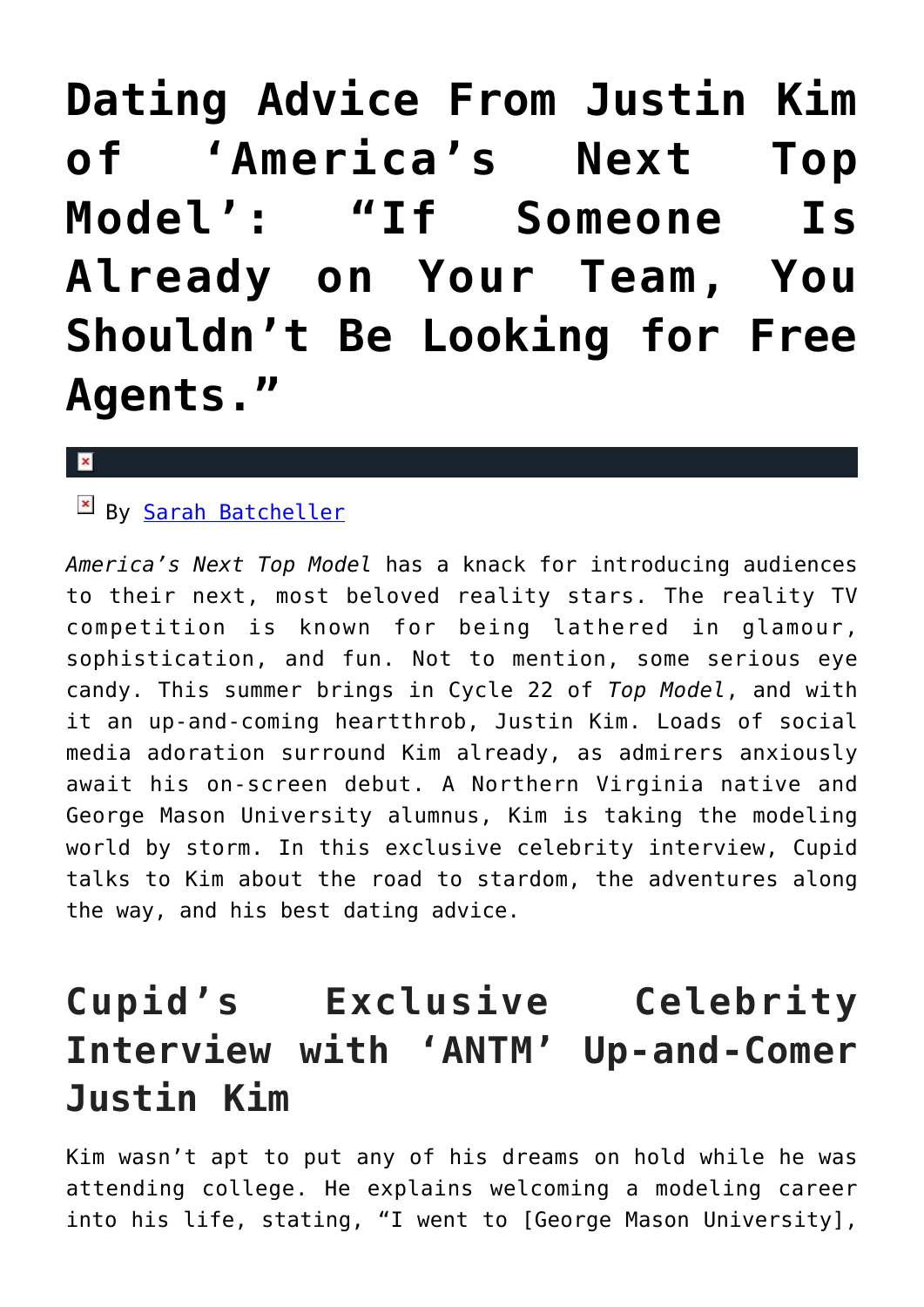and I commuted, so that allowed me to do my thing on the side. Going to Mason was a blessing in disguise, because at first I'd wanted to go away to college and get the "full experience." Then, my sophomore year [a friend of mine] asked if I wanted to be a secondary model for a shoot. I told him 'no' at first, but a week beforehand he contacted me again, so I did it. People saw the shots, they submitted me to a casting call, and I ended up getting signed. I got to do shoots in D.C. and network. So, it just happened."

### **Related Link:** [Celebrity Interview: Model CariDee English Is](http://cupidspulse.com/85961/celebrity-interview-caridee-english-shares-dating-advice/) ["Off the Market Officially!"](http://cupidspulse.com/85961/celebrity-interview-caridee-english-shares-dating-advice/)

Believe it or not, perfecting his "smize" wasn't Kim's biggest battle. In fact, he claims that living with roommates was his first real, personal challenge. "These were essentially my first roommates in my entire life!" he exclaims. "It was a huge culture shock, and there were so many different personalities."

As far as the culture shock goes, Kim explains that his upbringing allowed him a healthy perspective. "I'm blessed…My parents raised me in Northern Virginia, and that is one of the most diverse locations in the entire country. Back at home, there are so many different cultures, ethnicities, and backgrounds," he reveals. "For some of the castmates I was with, that was new. For example, one person had never met an Asian-American person in their life."

The newness of the experience must have brought the cast members closer together, though, because Justin named Nyle DiMarco, Dustin McNeer, Stefano Churchill, and Mamé Adje as his closest pals while filming. Although, anyone who has participated in the aforementioned social media hype may be suspicious that Adje and Kim are more than "just friends." Maintaining full-blown mystery, Kim says of his castmate, who is also known as Miss Maryland 2015, "Mamé is an awesome friend."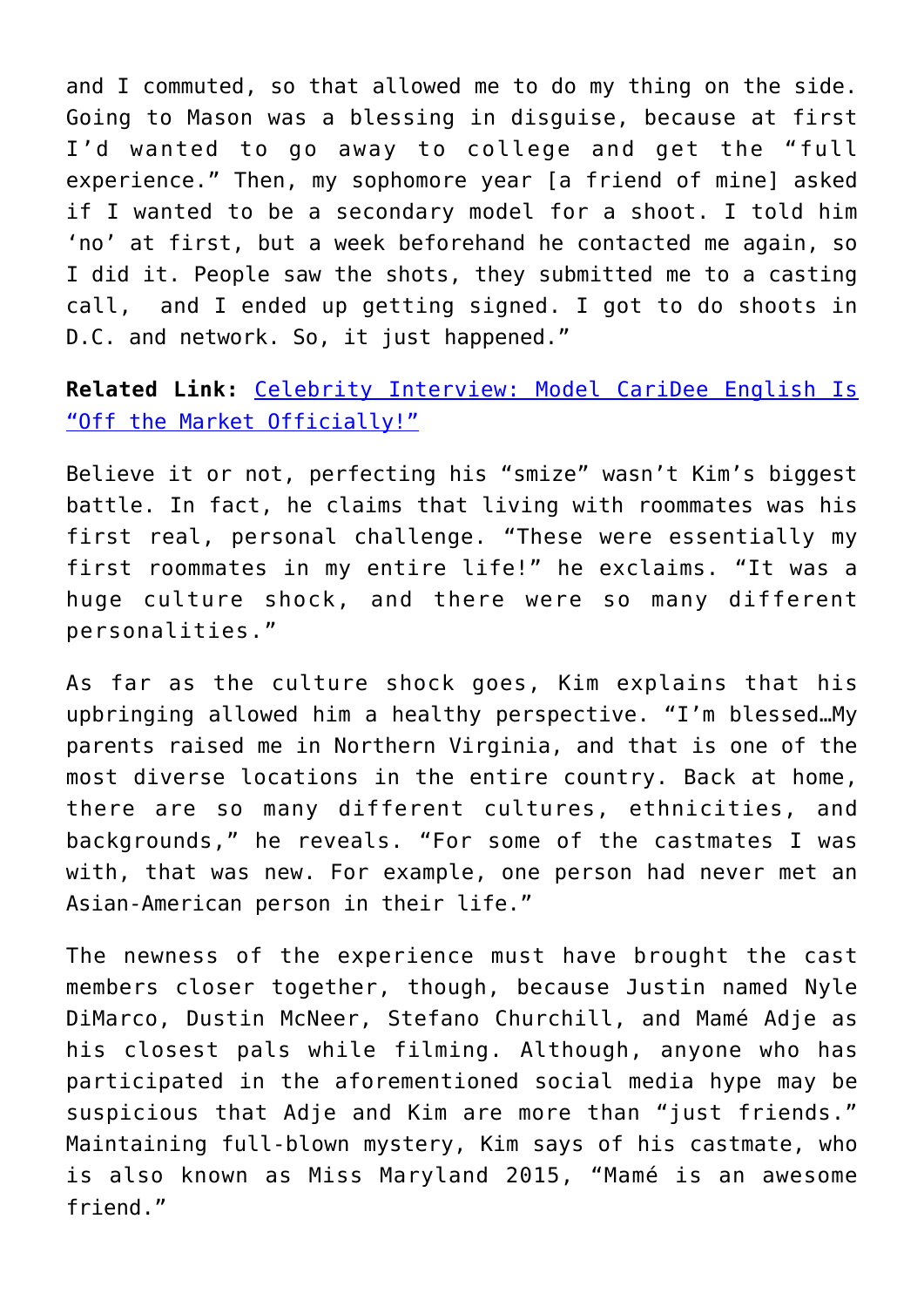One relationship that the budding fan-favorite does gush about, though, is that with Tyra Banks. Of the show's host, Kim raves, "Tyra can back up all the hype around her. The aura I felt while standing in front of her is just *real*. It was amazing…She's so genuine. Off-camera she would come and make sure we were doing okay."

## **Justin Kim Offers Dating Advice for Millennials**

As for relationships and love in general, Kim discloses that things haven't changed much for him since beginning his road to stardom, but that he is mindful, and trying to make smart choices. "I try to keep everything the same, and not let anything change me," he says. "People do tell me to be careful of who to meet now because they might have the wrong intentions, and that's true, but at the end of the day you just have to go for who you like, and who you want to be with."

As a recent college graduate, Kim has some dating advice for other millennials who are looking for love. When it comes to figuring out when to settle down, this Top Model has a "first things first" attitude. He proclaims, "You should take your time – you don't want to jump into anything. Especially because nowadays everyone is so career-driven. For example, I'm all about stability. I want to be financially stable before I settle down. There's no point in rushing – we're still young. Experience life."

#### **Related Link:** [Adrianne Curry and Christopher Knight Split](http://cupidspulse.com/15682/adrianne-curry-and-christopher-knight-split/)

According to Kim, experience should have its limits too. He offers some insight on finding love, clarifying, "You could be playing the field, but if someone is already on your team, you shouldn't be looking for free agents! If you have someone who's special and who you don't want to lose, then don't mess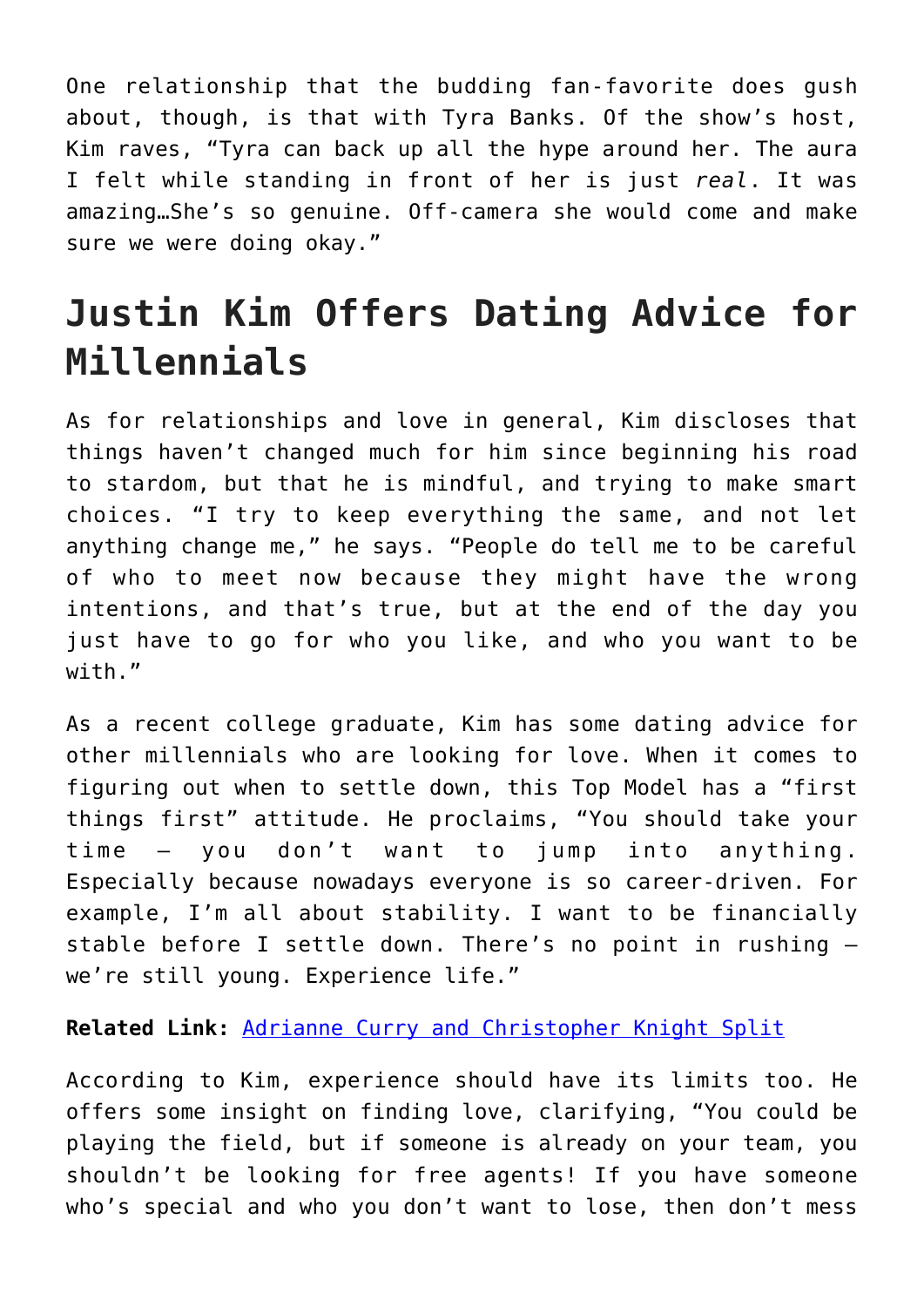around."

*For more from Justin Kim, "like" him on Facebook, follow him on Twitter @Seoulful\_J and www.instagram.com/seoulful\_j/, and be on the lookout for his upcoming athletic line. Tune in to* America's Next Top Model *on The CW.*

# **[Celebrity Interview: Model](https://cupidspulse.com/85961/celebrity-interview-caridee-english-shares-dating-advice/) [CariDee English Is "Off the](https://cupidspulse.com/85961/celebrity-interview-caridee-english-shares-dating-advice/) [Market Officially!"](https://cupidspulse.com/85961/celebrity-interview-caridee-english-shares-dating-advice/)**

 $\pmb{\times}$ 

 $\pmb{\times}$ 

Interview by [Whitney Johnson](http://cupidspulse.com/104601/whitney-johnson/). Written by [Rebecca White](http://cupidspulse.com/104603/rebecca-white/).

You may recognize CariDee English as the season 7 winner of *America's Next Top Model*, but she has come a long way in her career since 2006. In our [celebrity interview](http://cupidspulse.com/exclusives/celebrity-interviews/), the former reality TV star opens up about her current boyfriend, her struggle with Psoriasis and how it has affected her relationships and love life, and the upcoming music video that she stars in. Plus, she shares her best fashion and beauty tips for your next date night.

## **CariDee English Opens Up About Her Relationship and Love Life**

Sorry, guys: This beautiful blonde is "off the market officially." She's been dating musician Ilan Rubin since they ran into each other at a Halloween party, but she admits that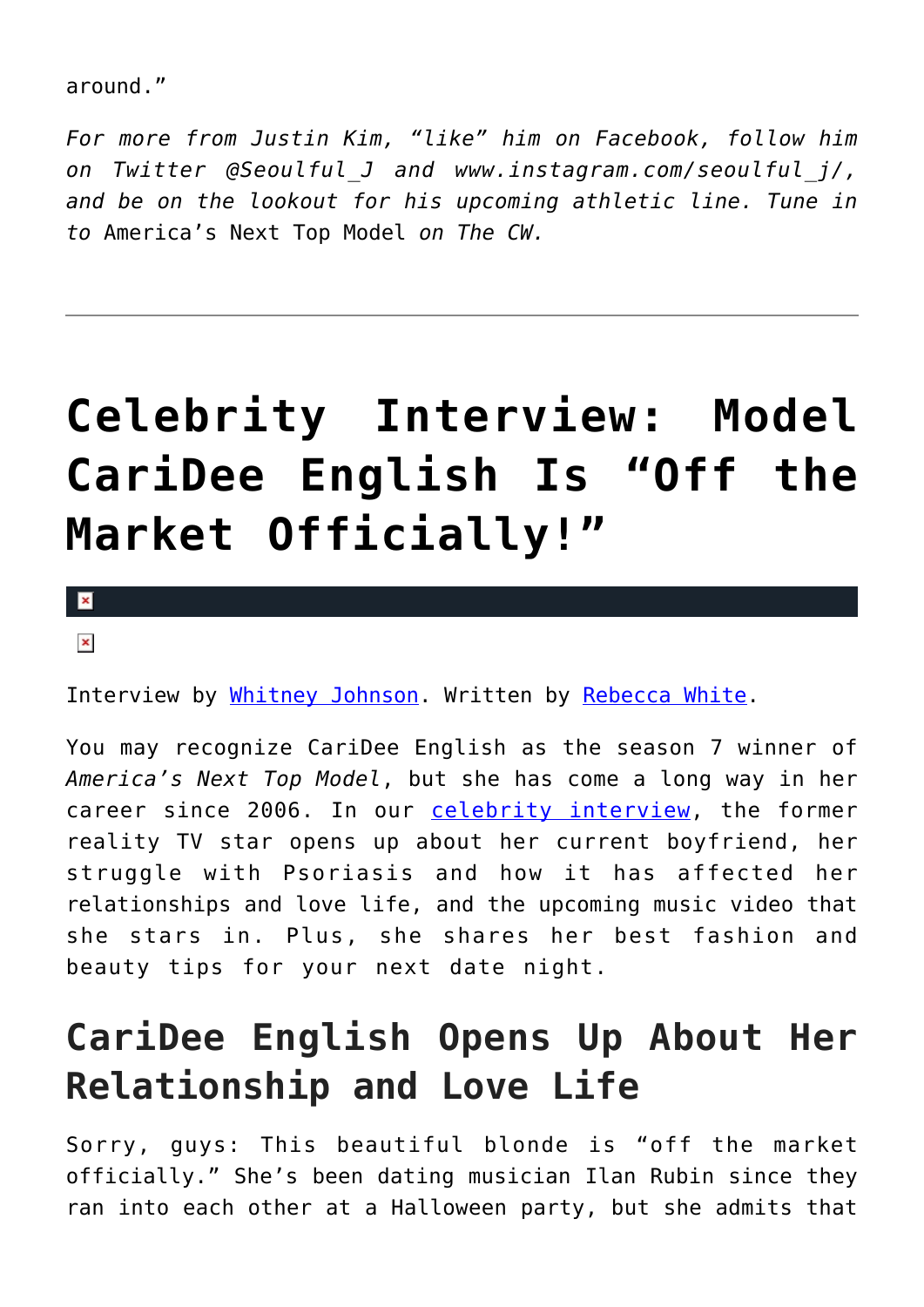she "stalked him on Instagram for a couple of years" first. Given their shared passion for music, particularly drumming, she says, "I love the way he worked. First and foremost, I was in love with the artist in him."

For women trying to find the courage to make the first move, take a cue from English: After she realized Rubin was flirting with her, she took the reins. "I definitely approached him. I picked him up 100 percent," she shares. The couple has been together ever since!

**Related Link:** [Bobbie Thomas on Date Night Fashion: "If You're](http://cupidspulse.com/81675/bobbie-thomas-date-night-fall-fashion/) [Looking to Have a Good Time, Don't Be Uncomfortable!"](http://cupidspulse.com/81675/bobbie-thomas-date-night-fall-fashion/)

Since both of them travel often for work, they have to take advantage of date nights when they can. The models says her perfect time with her man is when she doesn't have to share him with anyone else. She elaborates, "With work, we're constantly out with other people, so it's just nice to get all of his attention."

When it comes to her three must-haves in a partner, English knows exactly what she wants: He needs a job; he needs to share some of her passions and interests; and most importantly, he needs to be loyal. "I can't stress it enough: You can have the hottest guy with the best job, but if he's not loyal, you're gonna feel like shit," she says in our celebrity interview.

## **Former Reality TV Star Shares Dating Advice in Celebrity Interview**

Many fans now know English from the often-played Stelara commercials. Given her role as spokesperson for the medicine, it's no surprise that she's very candid when discussing her Psoriasis, which she's had since she was five years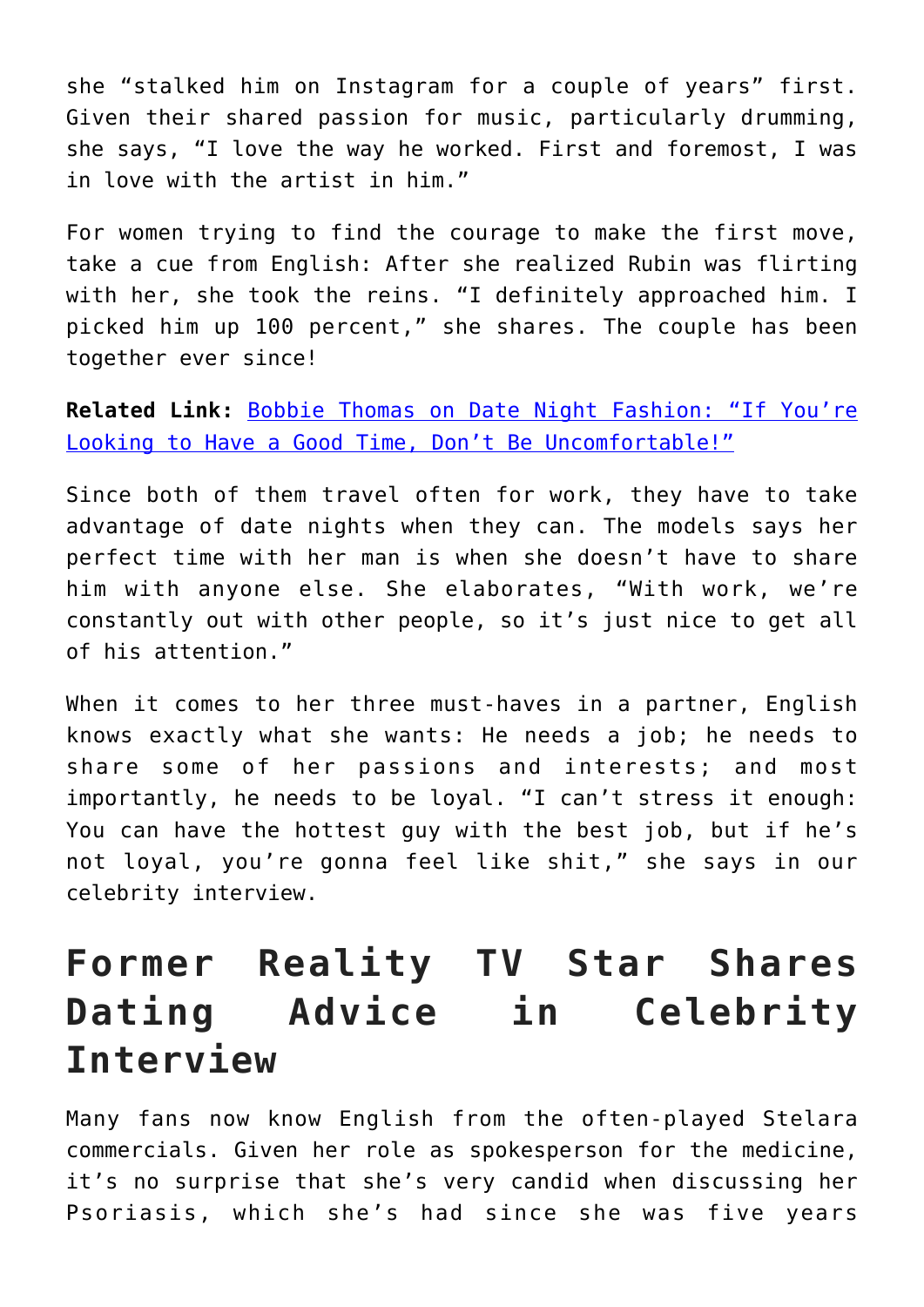old. "It really impacted my dating life. It's the biggest reason why I'm so cool and half the reason why it took so long to lose my virginity," she says with a laugh. "It's something that you can't cover up, and it's something that you can feel to the touch."

While not all of us struggle with something like Psoriasis, the North Dakota native recognizes that, "as women, we are always going to be uncomfortable about something." She encourages you to "embrace whatever it is that's less than perfect. The best way to find confidence is just to put time into yourself." Something as simple as taking a walk two times a week can help you feel more in tune with yourself. "That automatically makes you feel more comfortable when it comes time to reveal your body in front of a partner," she adds.

**Related Link:** ['Bachelorette' Star Desiree Hartsock Says](http://cupidspulse.com/69340/desiree-hartsock-bachelorette-confidence-wedding/) [Confidence is Key to Finding Mr. Right](http://cupidspulse.com/69340/desiree-hartsock-bachelorette-confidence-wedding/)

English also believes that it's important to share your insecurities with your partner once you are comfortable with them, even though the fear of rejection is so high. "They're only going to love you more. I guarantee that," she shares.

Of course, as much as you work on inner confidence, you're outer appearance also affects how you ultimately feel. "Confidence comes from within, but it will show on the outside," the model says. "Whenever I'm not feeling all that sure of myself, I'll wear a bright lip or a powerful color like red and throw in a little extra time on my hair." Whatever you do, don't give into your self-doubt and decide not to go out. "Don't let your insecurity win. Beat it with a punch  $-$  a punch of color," she says.

If all else fails, English recommends wearing something black. "It'll make you feel slinky and smooth and slender. It kind of makes you feel like a bad ass," the star divulges. "A great leather jacket will go a long way to improve your mood too."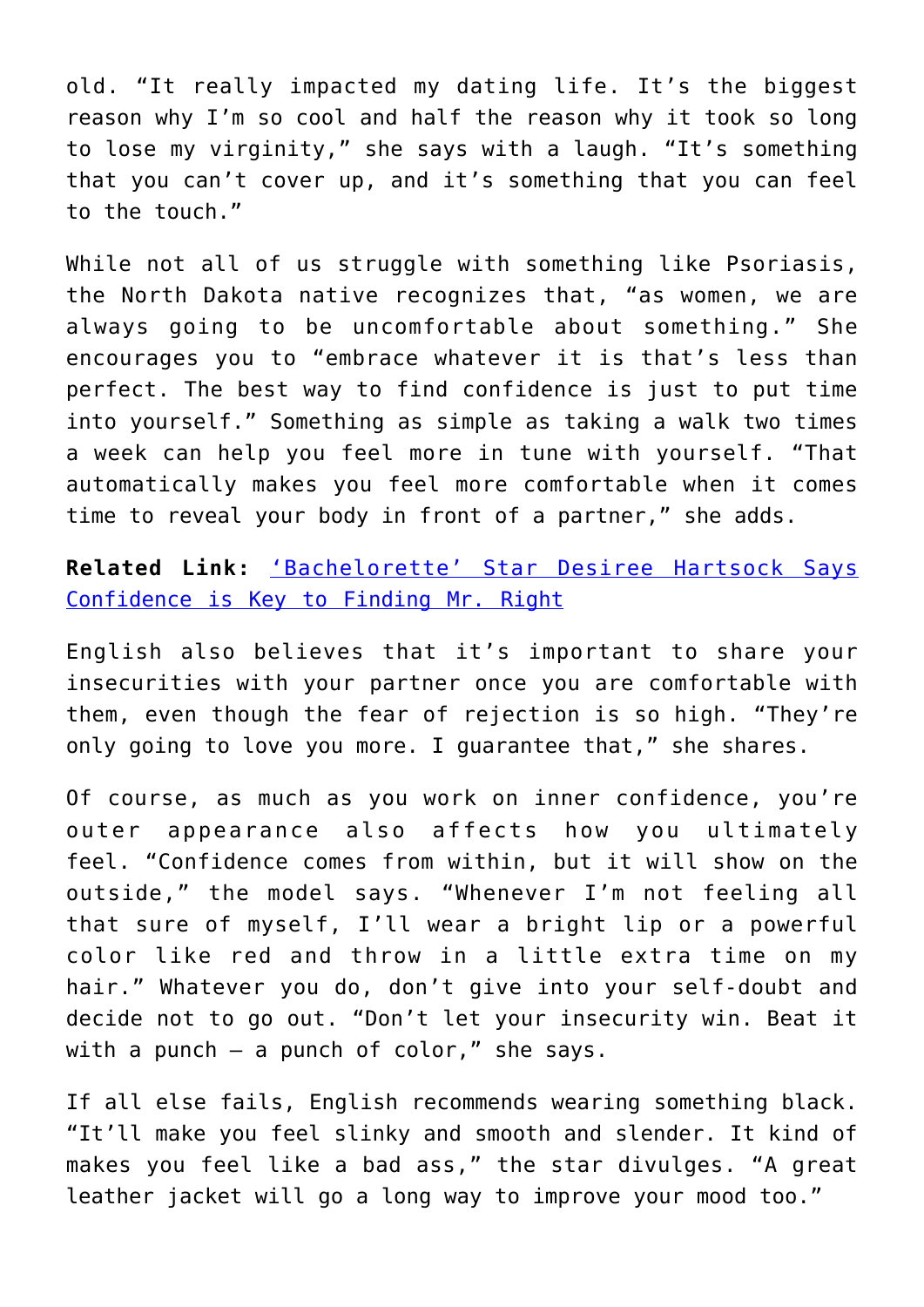To add a little pizazz to your dating life, try something new when it comes to your beauty routine. It can be as simple as putting on a new lipstick or as drastic as changing your hair color. Whatever you decide to do, English says, "Just commit to it. Go for it 100 percent and wear it with no apologies."

**Related Link:** [Dating Advice: 5 Tips for Awesome Lips for Your](http://cupidspulse.com/34478/first-kiss-lips-lip-care-tips/) [First Kiss](http://cupidspulse.com/34478/first-kiss-lips-lip-care-tips/)

On a first date, though, you may want to keep your look simple. "The more you put on, the more upkeep you have to do," she reminds us. "Make sure you bring everything needed for touch-ups!"

When she's not modeling, English loves doing anything related to music. She's currently working on a music video for the band Mini Mansions, which is Michael Shuman's band, who is the bassist for Queens of the Stone Age. "I'm excited because I get to do my art, my modeling, but I get to do it in a live action way,"she says.

*You can keep up with CariDee on Twitter @CariDeeEnglish and Instagram.*

# **[Janice Dickinson 'Couldn't Be](https://cupidspulse.com/42847/janice-dickinson-engaged-robert-gerner/) [Happier' Over Engagement to](https://cupidspulse.com/42847/janice-dickinson-engaged-robert-gerner/) [Dr. Robert Gerner](https://cupidspulse.com/42847/janice-dickinson-engaged-robert-gerner/)**

 $\pmb{\times}$ 

 $\mathbb{F}$  By Nic Baird

Former *America's Next Top Model* judge Janice Dickinson is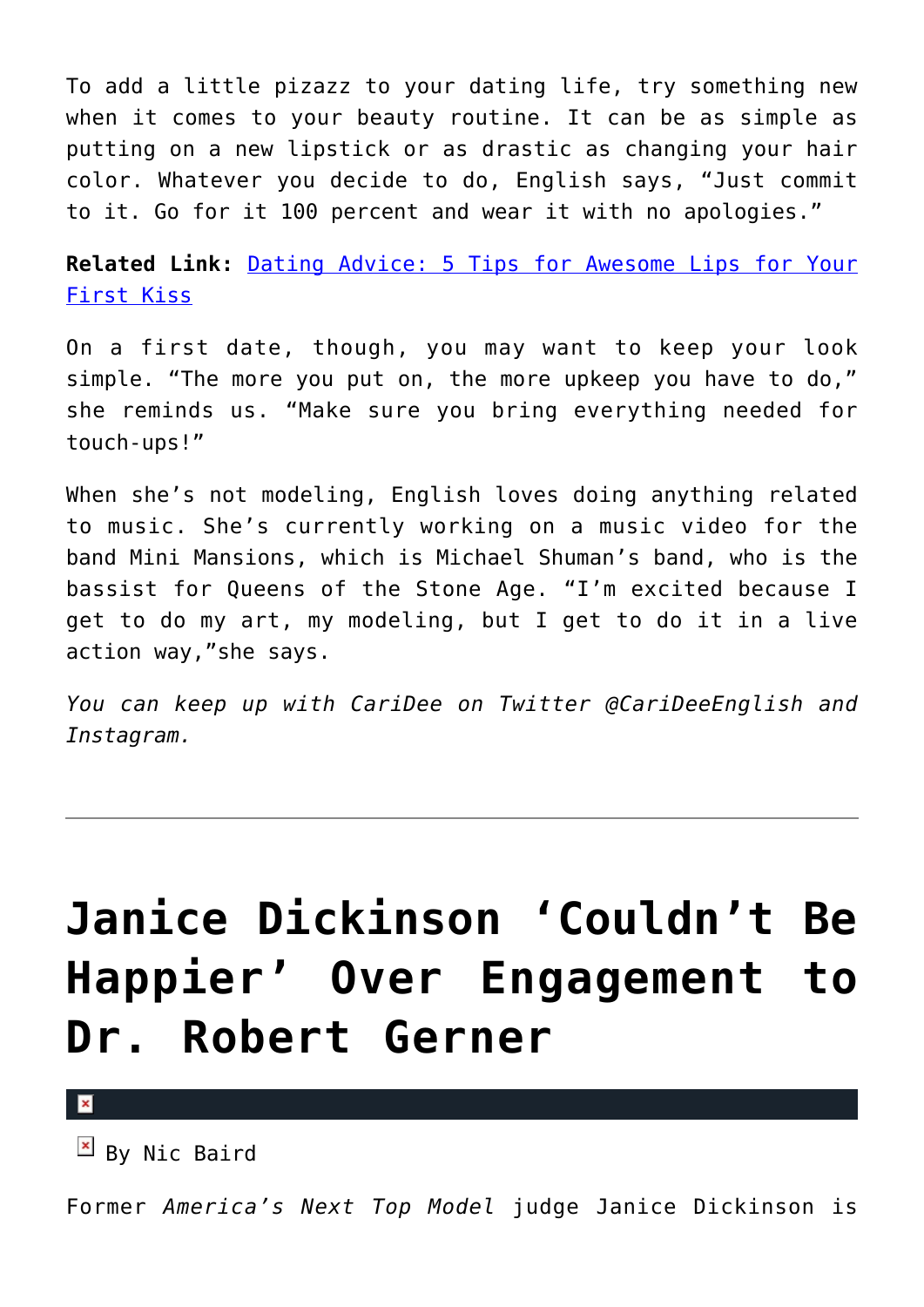engaged to Dr. Robert Gerner, *[UsMagazine.com](http://www.usmagazine.com/celebrity-news/news/janice-dickinson-couldnt-be-happier-over-engagement-to-dr-robert-gerner-20121612)* reports. This is Dickinson's fourth marriage. Gerner, nicknamed 'Rocky', is a prominent psychopharmacology expert. The couple have only been dating for three months, but "it was love at first sight," Dickinson said. "I intend to make Rocky the happiest man in the world for the rest of his life."

**What are some things to beware of when you think it's love at first sight?**

#### **Cupid's Advice:**

Everyone wants to believe in love at first sight. The romantic concept is in every love story ever told, so why not in our lives as well? While having a good first impression of someone is definitely a good sign, it's not a fool-proof system:

**1. Infatuation:** Often mistaken for love at first site, we can become suddenly infatuated with someone we find attractive, or who seems too cool to be true. Sometimes they aren't that cool. Sometimes you don't consider if they're compatible with you when you're so enthralled with their beauty.

**2. Incompatible:** After a brief chat it should become clear if your personalities don't click. However, wait for the second date before writing their name on your mirror. Explore how they feel about life, issues important to you, and relationships.

**3. Unavailable:** Make sure first of all that this person can offer you what you're looking for. Maybe they're avoiding relationships at all costs. It's possible they work too much to be able to give you much time. Understand how you would fit into their life.

**Have you ever believed in love at first sight? Share your experiences below!**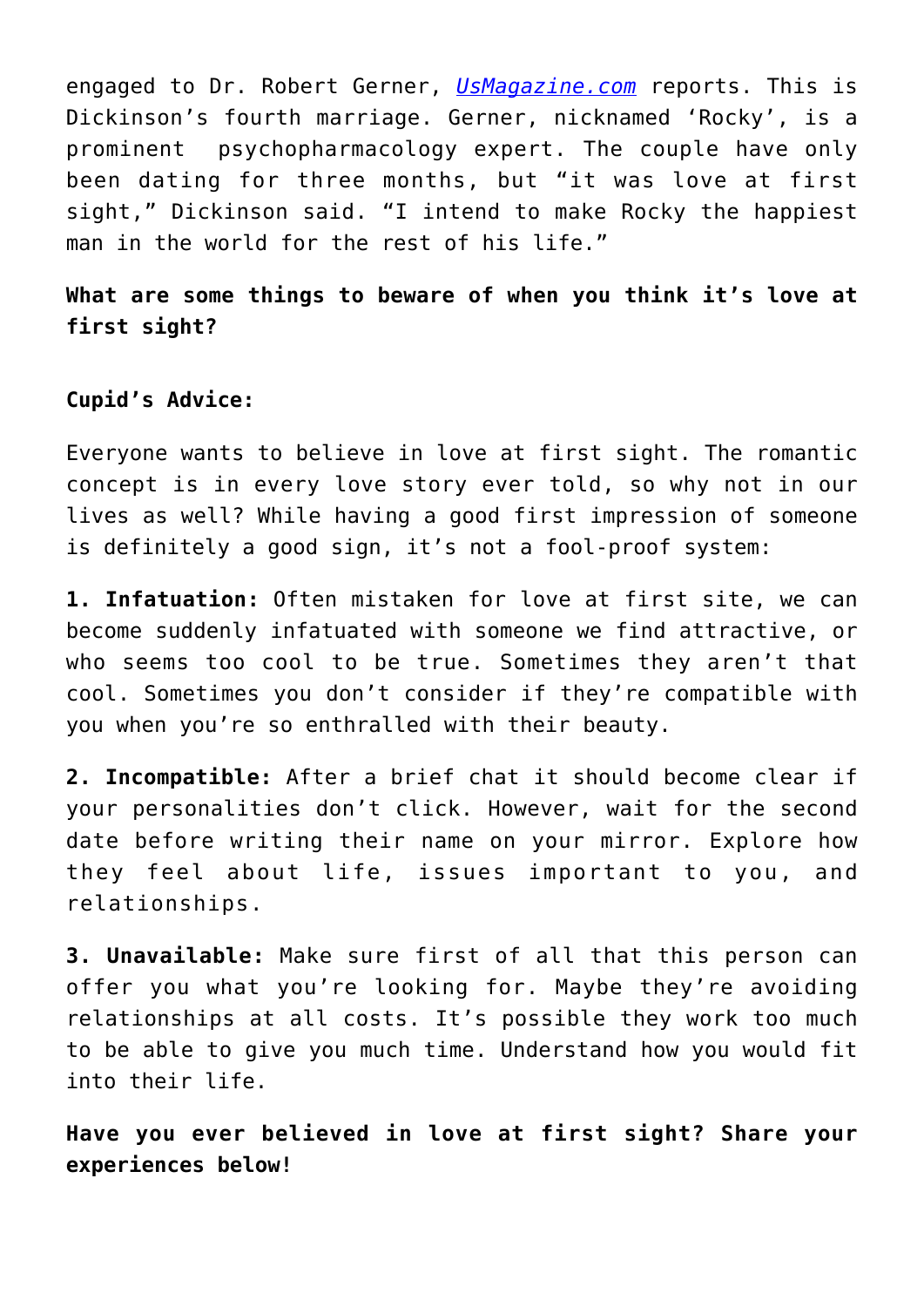# **[Adrianne Curry and](https://cupidspulse.com/15682/adrianne-curry-and-christopher-knight-split/) [Christopher Knight Split](https://cupidspulse.com/15682/adrianne-curry-and-christopher-knight-split/)**

It looks as if Father Brady is back on the market, ladies! Former *Brady Bunch* star Christopher Knight and former *America's Next Top Model* contestant Adrianne Curry have decided to call it quits, according to *[UsMagazine.com](http://www.usmagazine.com/celebritynews/news/report-adrianne-curry-and-christopher-knight-split-2011295).* "After starting a relationship with what seemed to be irreconcilable differences, the couple has reached a period where those differences are no longer appreciated," said Phil Viardo, the couples' manager. The pair met when they were housemates on the VH1 series *The Surreal Life* and then married in 2006. Earlier this month, Curry admitted that she wasn't satisfied with her home life and turned to Twitter for attention. Another Hollywood romance is now a part of history!

### **When you grow apart, what are some steps you can take to reconnect?**

#### **Cupid's Advice:**

 $\vert \mathbf{x} \vert$ 

Like Adrianne Curry and Christopher Knights, differences can grow to be a bigger and bigger issue as your relationship lasts longer and longer. Cupid has some ideas on how to reconnect:

**1. Be open:** The best thing you can do in a relationship is communicate. Stay open and accepting about your differences. If you start to feel annoyed by something your partner is doing, make sure to let him or her know instead of blowing up when it gets really bad.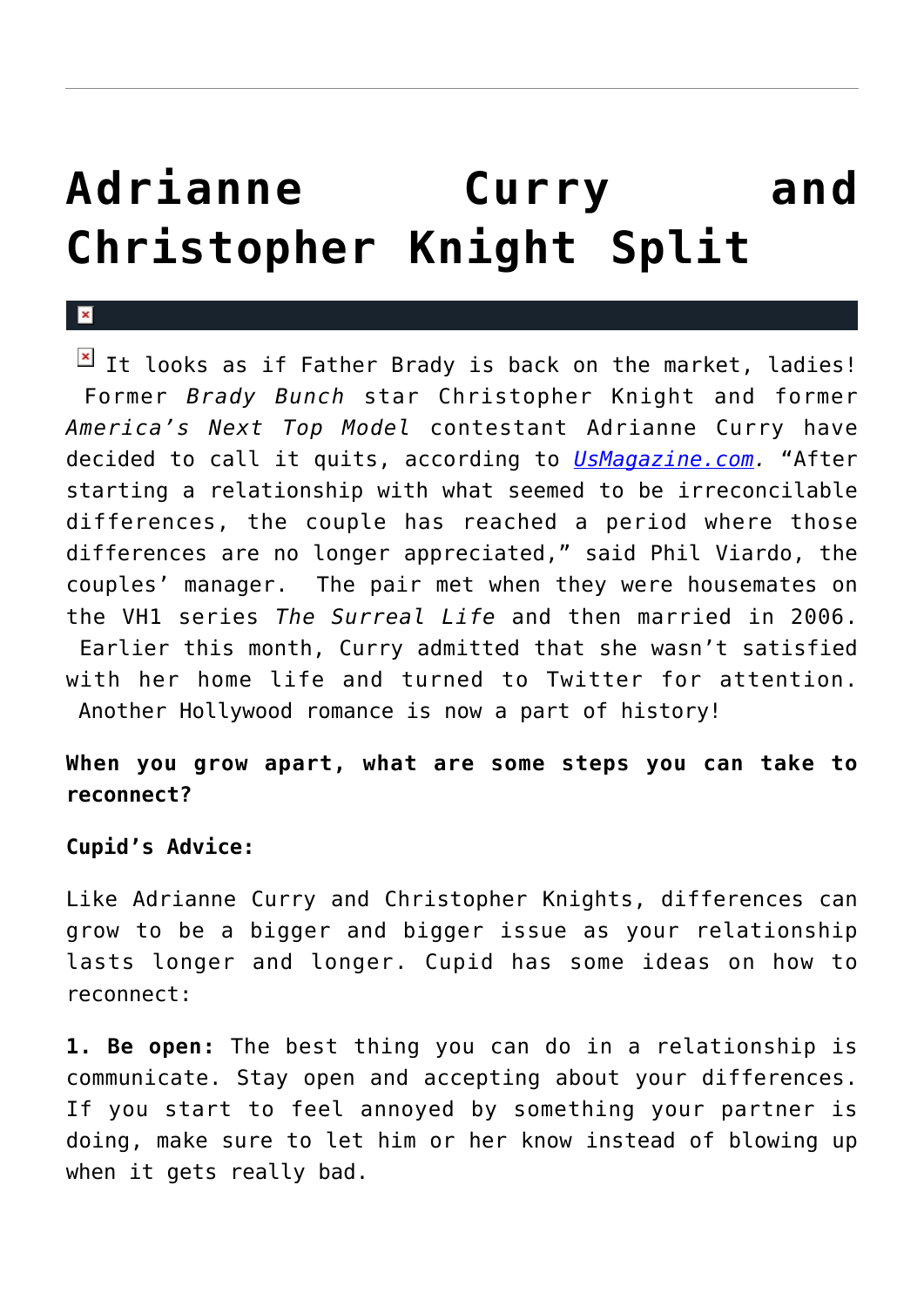**2. Go back to the beginning:** One of the best ways to reconnect in a relationship is to take a look at the happy times you've had in the past. Open up the photo albums, and make reservations at the place you had your fist date. Thinking about good memories may remind you why you started dating your partner in the first place.

**3. Carve out time:** Make sure you're spending quality time together on a weekly basis. Lives get busy and it's easy to forget to schedule in time alone with your partner, but it's an important part of your relationship. Simply spending more time together is a good way to reconnect.

**How did you reconnect with your partner in order to avoid divorce? Share your comments below.**

## **[Tyra Banks Takes Low-Key BF](https://cupidspulse.com/4735/tyra-banks-takes-low-key-bf-to-premiere/) [to Premiere](https://cupidspulse.com/4735/tyra-banks-takes-low-key-bf-to-premiere/)**

 $\mathbf{R}$ 

Tyra Banks, host of *America's Next Top Model*, isn't shy about a lot of things, but she usually keeps her long-term relationship with banker John Utendahl on the down-low. Apparently, though, his flair for finances couldn't keep the couple away from the premiere of *Wall Street: Money Never Sleeps* in New York recently, according to *[E! Online](http://www.eonline.com/uberblog/hwood_party_girl/b201583_tyra_banks_takes_stealth_boyfriend.html).* The couple was spotted on the red carpet, and though Banks still doesn't have an engagement ring on her finger, the couple seemed happier than ever.**How can you show your beau you support his interests?**

**Cupid's Advice:**